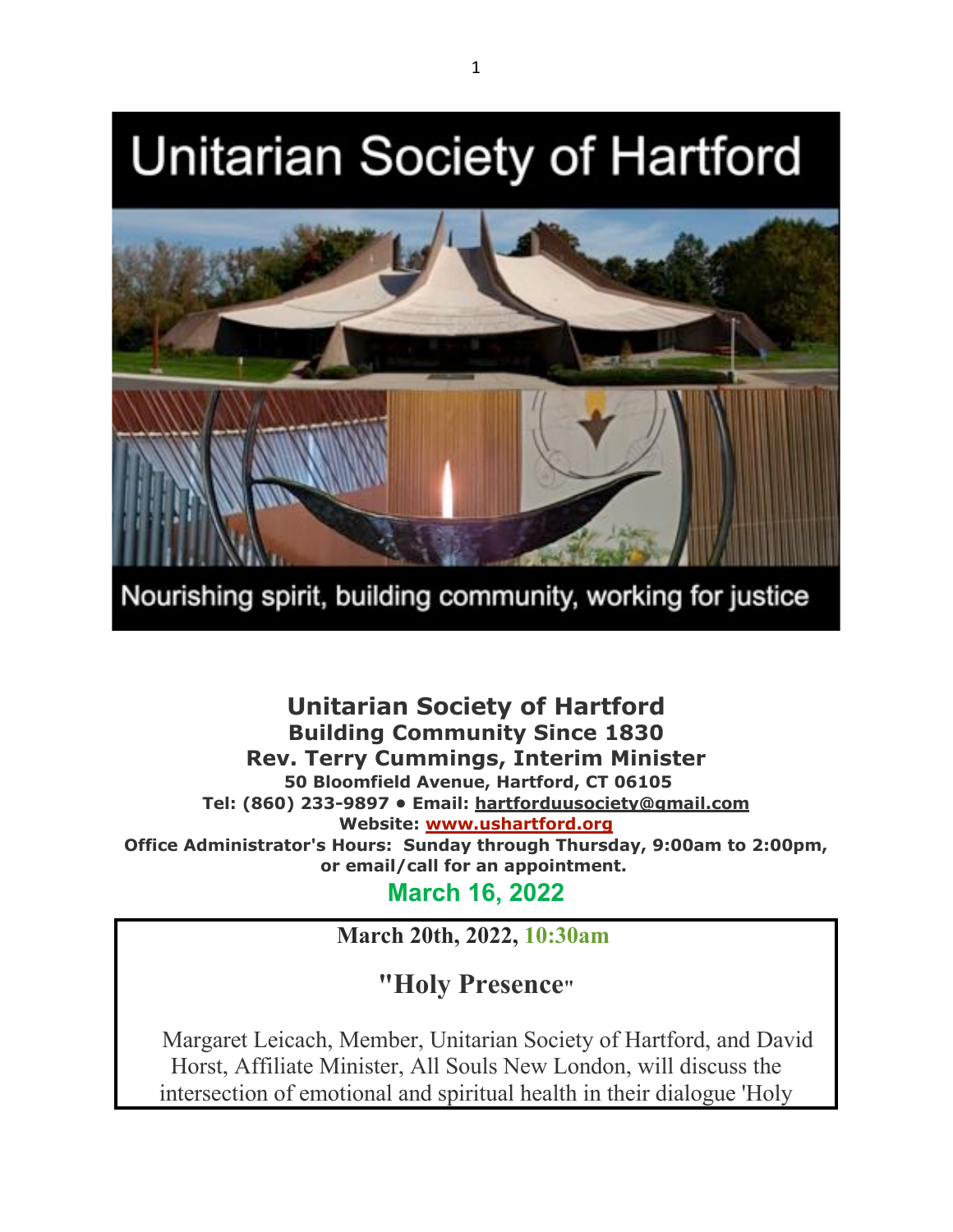Presence,' exploring the ways we can help each other maintain lives of health and wholeness in the face of personal, national, and global challenges.

> **Rev. David Horst, Guest Speaker Sam Moffett, Director of Music Ministries Margaret Leicach, Worship Associate Buffie, Zoom & Coffee Hour Hostess**

> > **Susan Hope & Fred Louis, Ushers Helen David & Kathy Lee, Greeters Dana Donovan, Welcome Table Susan Hope, Chancel Art**

# **10:30am Hybrid Worship Service**

**Join us in ZOOM HERE.**

**Closed captions are available. Meeting ID: 931 0388 7934 Passcode: 128493**

**11:30am - Fellowship Time will be immediately following services both in person and ZOOM**

> **You can also watch the Sunday service at https://vimeo.com/unitariansocietyhartford or on the USH Facebook page.**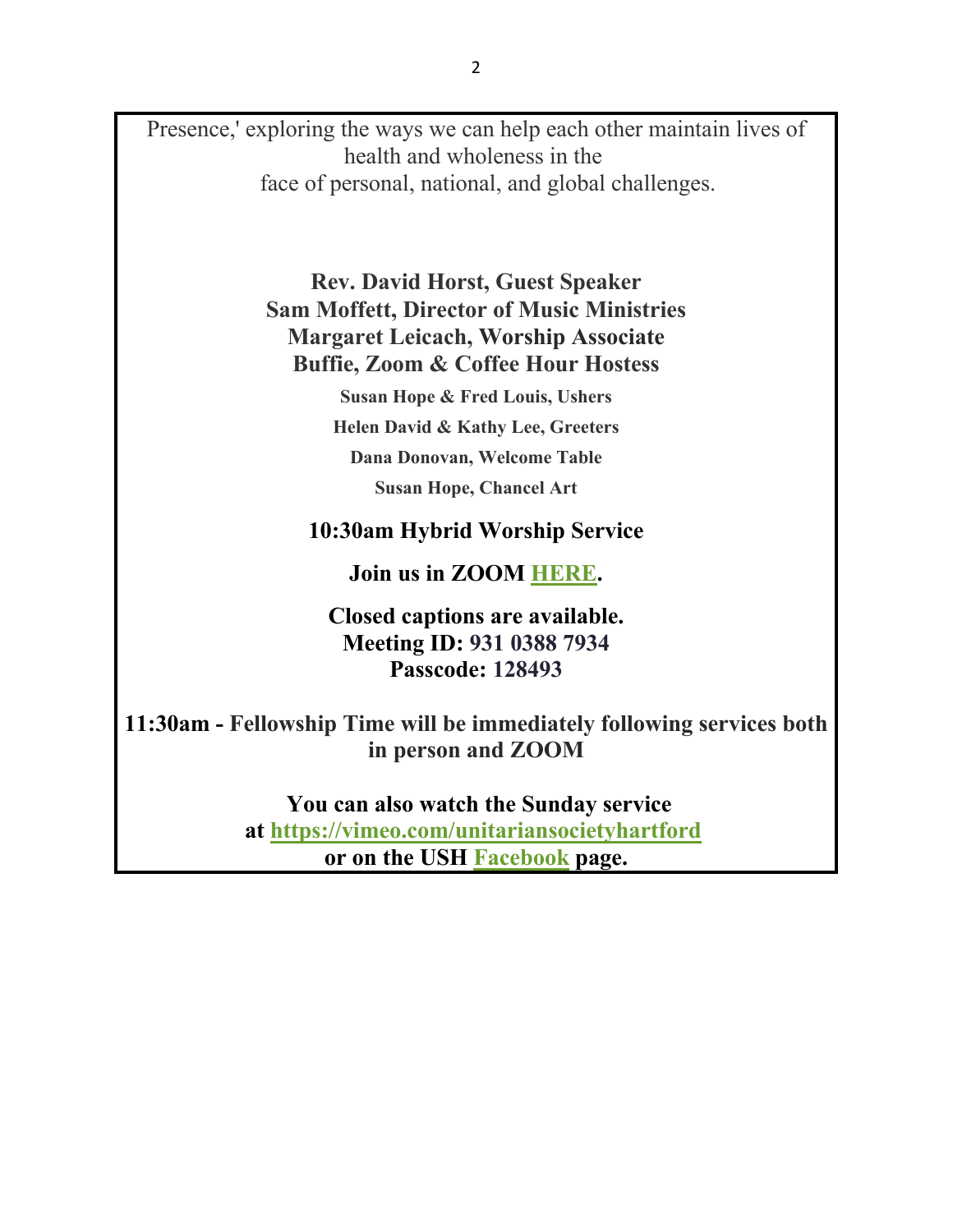

#### **Rev. David Horst, Pulpit Guest**

David Horst is an Affiliate Minister at All Souls New London, Unitarian Universalist; a Community Minister at the New London Homeless Hospitality Center; and Founder of The Open Circle, a spiritual direction practice for individuals and groups. Rev. Horst served Unitarian Universalist congregations in the Boston area, Nantucket,

and New Jersey for 20 years. He holds an M.Div. degree from Harvard Divinity School and a Certificate in Spiritual Guidance from the Unitarian Universalist Rowe Center. Rev. Horst and his family reside in Norwich. He blogs regularly at The-Open-Circle.com.

# **Please join us for a short Zoom meeting about Stewardship this Wednesday, March 16, at 7:30 p.m. Join At This Link**

# **All are invited! Sorry, but bring your own refreshments!**

Welcome to our streamlined 2022-23 Stewardship Campaign, *Peace and Renewal*. Here's what you need to know

#### *WHY?*

USH is **our community and spiritual home**, offering unique opportunities for personal relationships, spiritual growth, and service — a combination we don't get find anywhere else. And we've expanded our capabilities, returning to in-person worship and other gatherings while continuing to offer virtual options. *WHEN?*

March is Stewardship Month at USH. We kicked off with a service and sermon by Rev. Terry on March 6, with continuing pulpit testimonials from members through the month. We ask you to **make your pledge by March 31**, so we can plan for the coming year.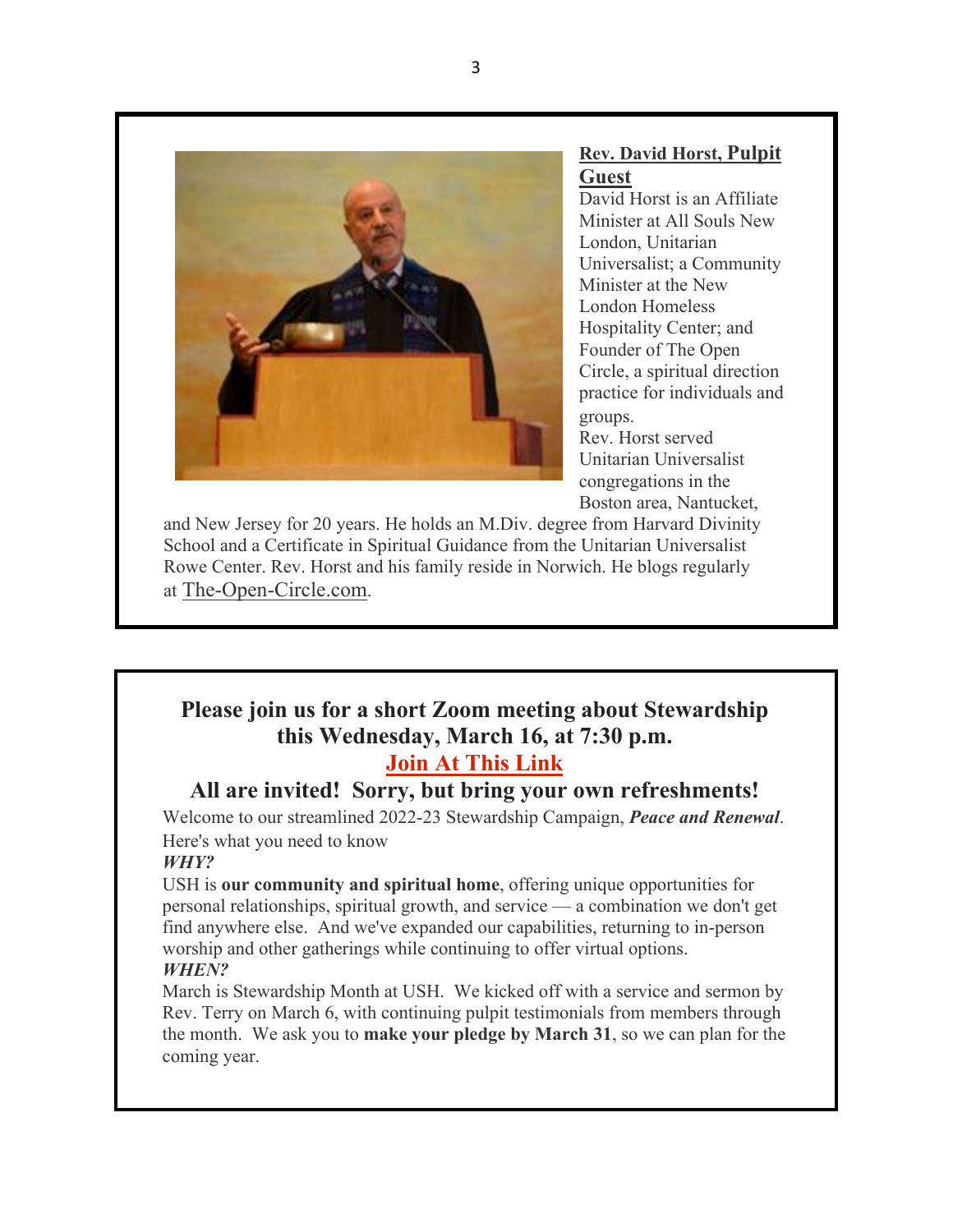#### *HOW MUCH?*

This may be the \$64,000 question, but \$64,000 isn't (necessarily) the answer. Of course the amount of your pledge is up to you, but **the best way to start is with our Fair Share pledge guide.**

If you're a newer member, you may want to start at the lower range of your fair share bracket. If you're a longer-time committed member, we hope you'll move as far up your fair share range as you're able, or even beyond, if that's comfortable for you. For everyone: **please give as generously as you are able!**

Now, here are a few critical points to consider — our Stewardship success this year will be a **key element that potential candidates to be our next permanent minister will see** when they consider where to apply. The best candidates will look for evidence that USH is on a sound financial footing. While we *are* on a sound footing in our current fiscal year, we face several important challenges for the year ahead. Those challenges include the members we've lost because of the pandemic and the change in ministers, the end of federal stimulus funding, the end of savings from having a mostly closed building, and our hope that we won't have continued savings from staff vacancies. These are reasons we ask you to give, and increase your pledge, **as generously as you are able.** As Rev. Terry said, we hope you'll pledge

**the right amount for you, the amount that gives you joy!**

#### *HOW DO I PLEDGE?*

*It's easier than ever. The simplest way is to go to the new Stewardship button on our website (click on Give Online, then on USH Online Giving Portal), and make your pledge. Or you can fill out a pledge card and leave it in the collection basket by March 31. Or you may simply email or call Stewardship Chair Joe Rubin, JoeRubin@snet.net, or call Joe at 860-539-3586 to make your pledge by email or voicemail.*

#### *QUESTIONS?*

*Call or email Joe Rubin, above, or any USH Board member IF YOU HAVE QUESTIONS OR WOULD LIKE TO HEAR MORE ABOUT STEWARDSHIP, PLEASE JOIN US FOR A SHORT VIRTUAL GATHERING ON ZOOM ON WEDNESDAY, MARCH 16, AT 7:30 p.m. Join At This Link*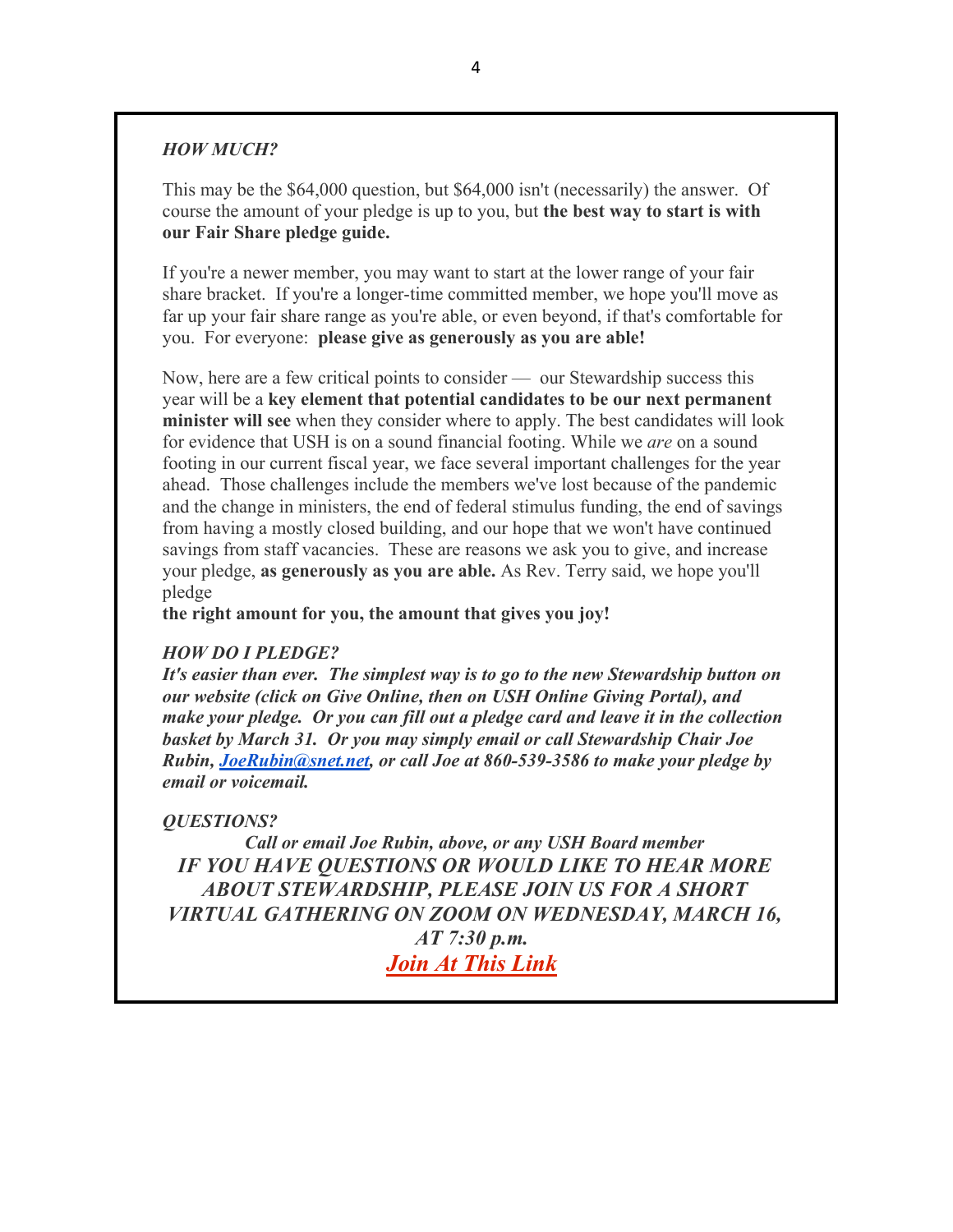#### **Matters of the Heart**

On Sunday we will make space for sharing "Matters of the Heart" with one another (often referred to as "Joys and Sorrows" in other congregations). We would love to hear about recent births of new family members, or share your sorrow at a recent bereavement, and lift up any meaningful life passages or events that you would like to share with others.

Here is how Matters of the Heart will be shared — if you are attending the service in person, index cards and pencils are provided at the welcome table for you to write them down when you arrive at the Meeting House.

Your Matters of the Heart will be shared from the pulpit immediately before our customary candle ritual. (Please do not share announcements about upcoming meetings or other events, as this will not be a time for general announcements.) **In Faith, Reverend Terry**

# **USH Community & Business**



**USH Youth Group Soup**  Join us in Fellowship Hall during coffee hour for some delicious soup (chicken or vegetarian), thanks to the efforts of our Youth Group

and John Bengtson.

All proceeds support food donations to Church Street Eats and South Park Inn.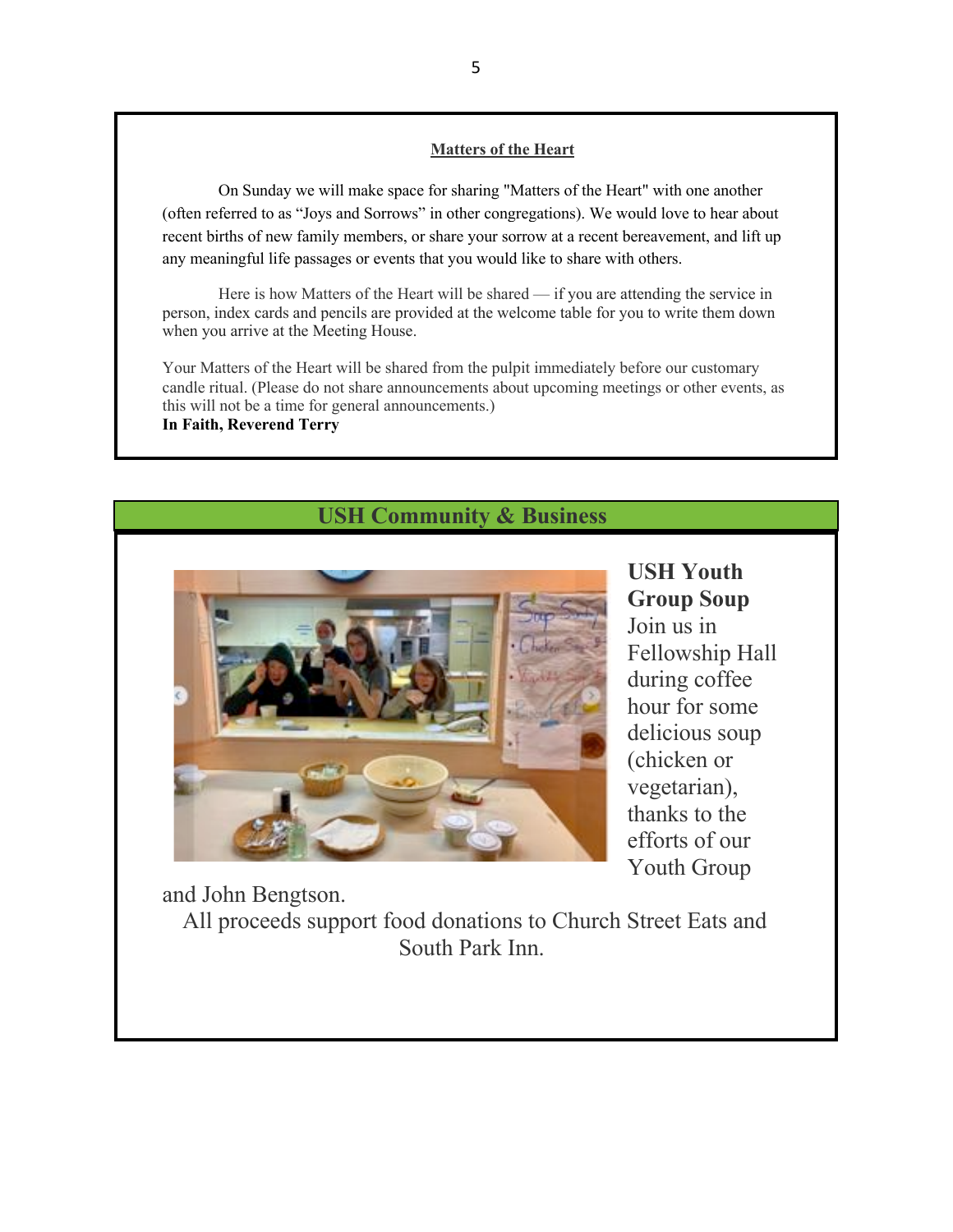# **Website Transparency Changes**

Recently, the Web Editors team asked for feedback on how much transparency in the Members section of our website was felt to be an appropriate level. Currently (and for a few years now) all USH policies, reports, minutes, and other procedural information has been password-protected. Having received relativelyt little commentary from the congregation (and most of those comments favoring open access for all but personal information in the member directory), the web editors are proceeding to remove password access for the bulk of institutional information. **Only** the member directory, and a few financial documents, will remain behind a password wall. It will take some time to make these changes (strangely, each item must be altered) but you'll soon spend less time logging in and more time finding the information you want.



Each week, themes of the adult service are explored using imagination and heart. There will be coloring pages, crossword puzzles, brainteasers, cooperative games, hands-on crafts, chances for dramatic play, and more. This Sunday, March 20, we'll investigate the theme of mental and emotional health by putting on puppet shows together, practicing how to healthily express our emotions.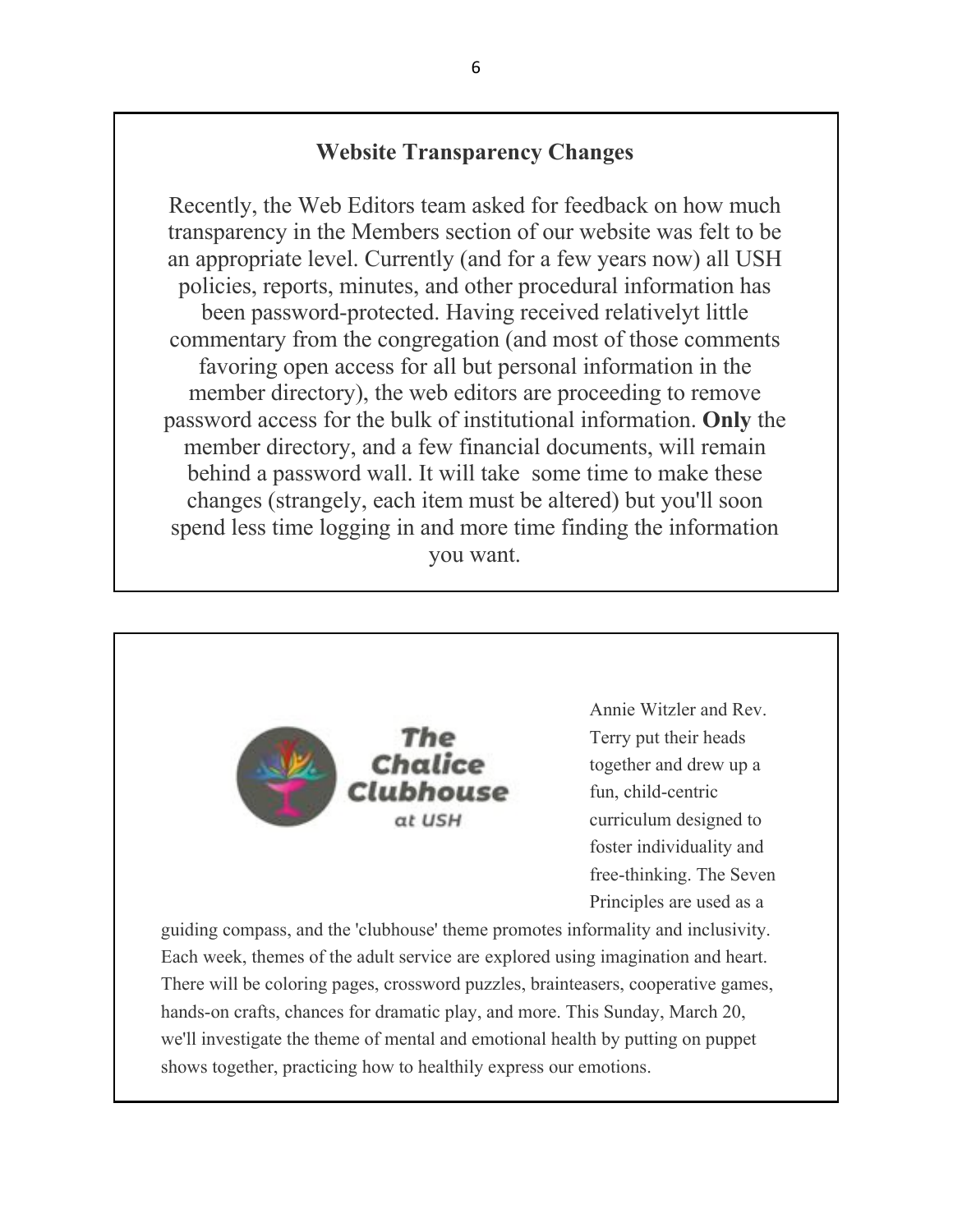

**USH Calendar of Events for March 2022 can be viewed HERE. Please contact Buffie with any questions or concerns.**

**Social Justice News**



# **March GNO Dedicated to Ukrainian Relief**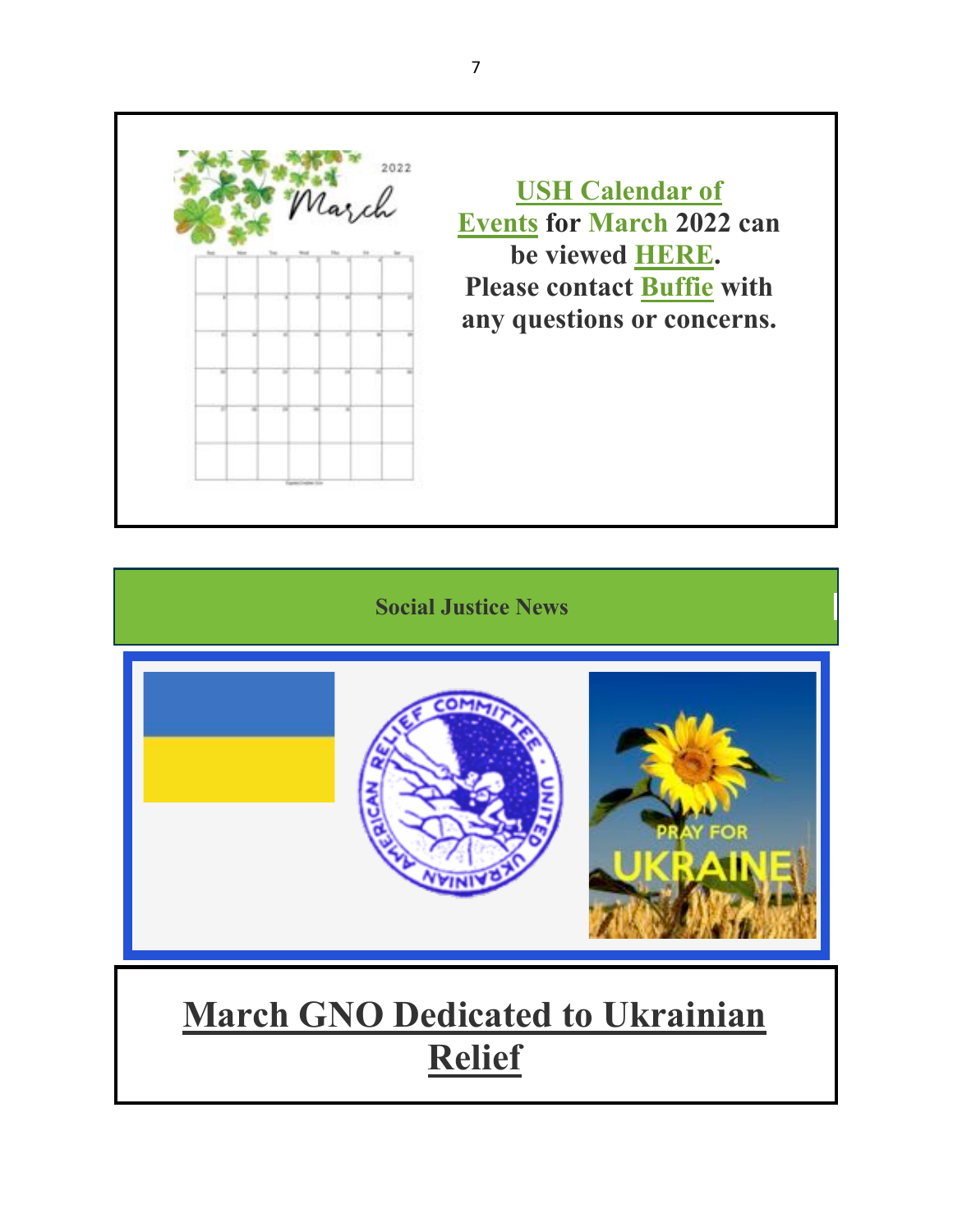The Social Justice Council has chosen UUARC, The United Ukranian American Relief Committee, as the beneficiary of this month's Good Neighbor Offering. Despite the "UU" in their name, the committee is not affiliated with Unitarian Universalism. However, they have been helping Ukranians since 1944 and are a highly rated non-profit  $501(c)(3)$  charity, and are registered with USAID. With millions of potential casualties in Ukraine, UUARC is fundraising to provide vital medical supplies shelter assistance, and food to those affected. They provide aid to Ukranians in Ukraine, Poland, Romania, Hungary, and several other countries.

The GNO for March will be taken on Sunday, March 27. Please give as generously as you are able to support this urgent cause!

**United Ukrainian American Relief Committee, Inc.**

# *Did UU Know?*

#### **Meeting House Air Exchange**

 (or, Hot Air Rises and Nature Abhors a Vacuum)  *by Stu Spence, David Newton, and Tina Davies*

Now that we've lifted the mask requirement, some are wondering, and asking, about the efficacy of ventilation in the sanctuary and Fellowship Hall. This is a reasonable concern; we learned early in the pandemic the relative vulnerability of being downwind from those infected with Covid (or, for that matter, any airborne virus). Indeed, some recent variants appear to have been even more infectious than their predecessors.

To address questions about air circulation in our public spaces, we thought a brief tour of our ventilation systems might be in order. About a year ago, Building and Grounds Chair Stu Spence walked a group through the furnace room and around the building, pointing out various entry/exit air ducts which facilitate air circulation at the Meeting House. Our conclusion was that we have a simultaneously simple and sophisticated system: one which capitalizes on basic principles of physics while adapting methods of operation to the particular spaces involved. (Note: this is a broad and *non-technical* overview... engineers might want to stop reading right *now*!)

Basically, we have two sorts of heating arrangements: there are areas served by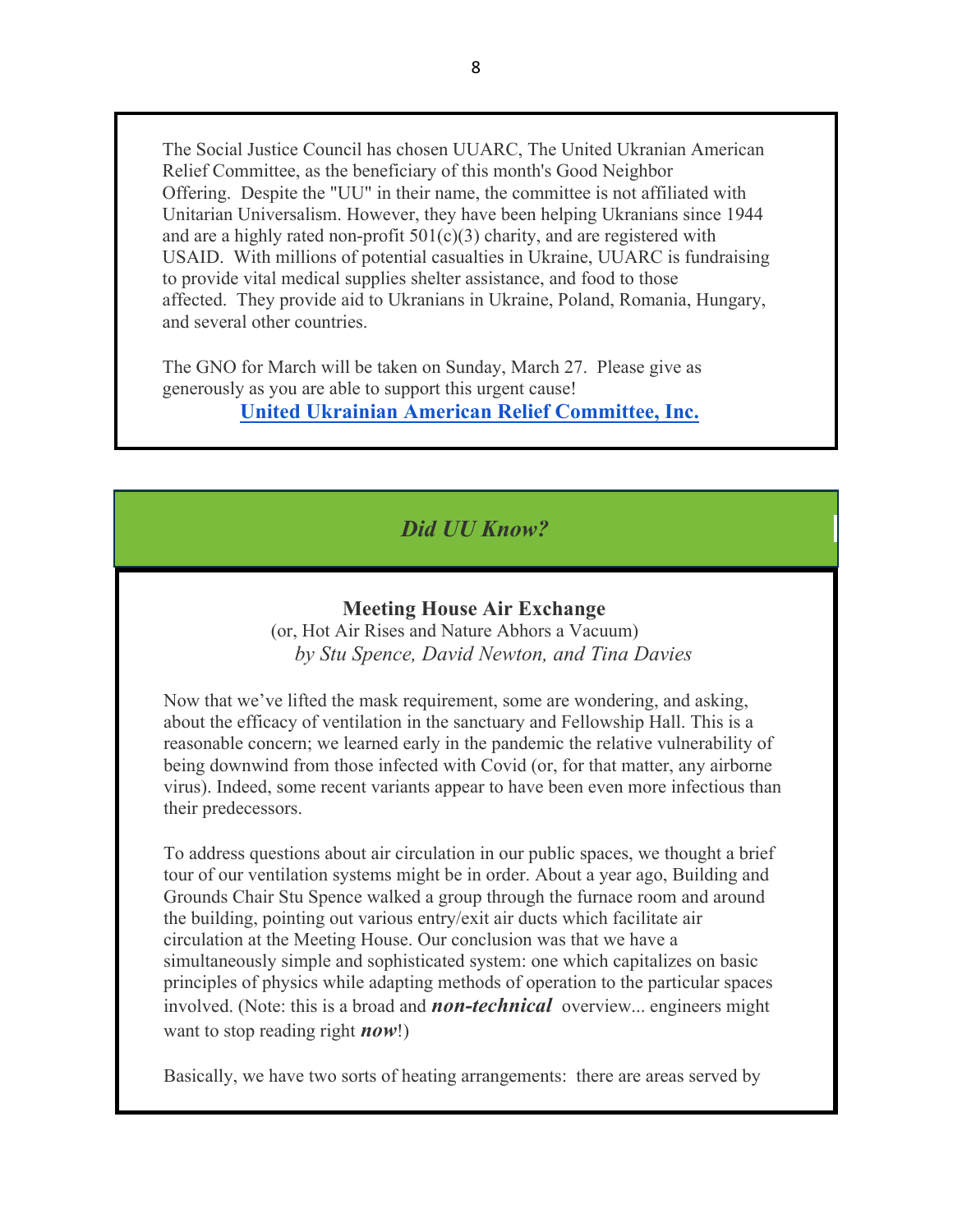circulating hot or cold air, and spaces heated by radiators fed by hot water.

In Fellowship Hall, the air handlers send air from the furnace room to (1) a series of vents located in the perimeter of the space and (2) a single elevated register in the adjacent kitchen. As temperature-controlled air enters this space from registers along the wall, it circulates more or less west-to-east toward the large intake register located under the thermostat. Before this air is recirculated, a significant portion is diverted outside by vents under the chapel overhang. Simultaneously, "makeup air" from outside is drawn in through a large duct on the north side of the boiler room, replacing the volume of expelled air with fresh air from outside. You could view this as analogous to selecting the 'fresh air' option (rather than 'recirc') on your vehicle's heating/cooling control.

In the sanctuary, the same principle is employed, with the aim of moving air from the rear (and perimeter) so it flows toward, and over, the chancel. Picture yourself in the pews: you might notice hot air vents under some of the banners. Hot air rises, and that relatively hot air blowing from the vents and from exhalations of warm human lungs creates a lifting effect. Given the volume of air in the sanctuary, substantial dilution of your breath (and any viral particles within) results. The air currents ultimately exit through ductwork under and behind the chancel. Then, back in the boiler room, air handlers vent a portion of the air, and any virus within, out of the building, and "make-up air" drawn in from outside is heated along with remaining recirculated air — and the warming cycle is repeated. As in Fellowship Hall, a significant portion is vented outside under the chapel overhang.

In both situations, fresh air from outside is exchanged regularly with air inside the building, reducing heating and cooling efficiency but pulling contaminants away reasonably promptly.

All the rooms surrounding the sanctuary are individual heating by radiators or supplemental air conditioners. The air in these spaces is not recirculated, or at least not in any predictable way. The chapel is an exception, as it is served both by hot air and radiator heating.

Articles, full or continued, are found in their entirety here: **https://ushartford.org/did-uu-know/**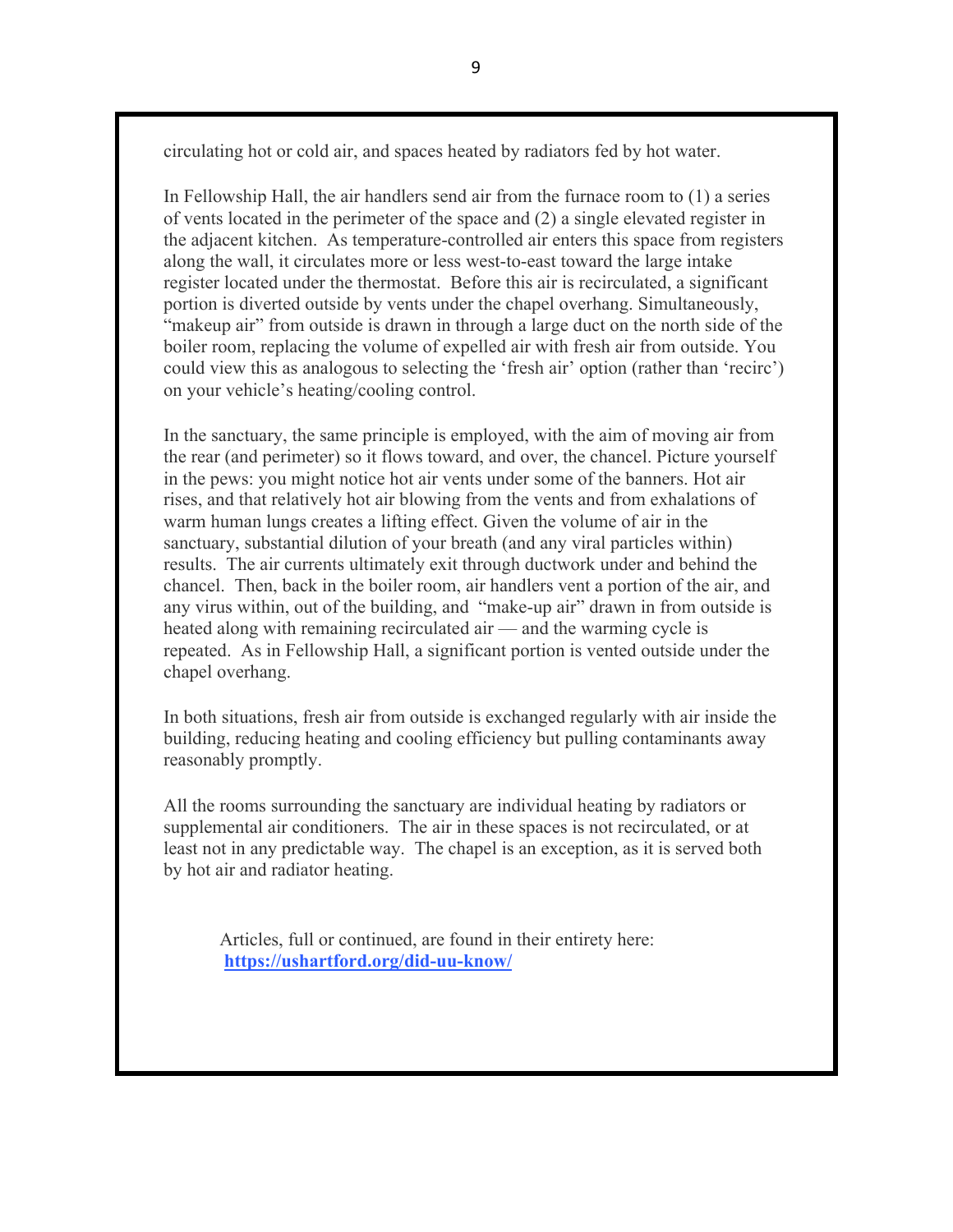# **Meeting House Presents**

# **Meeting House Presents**

Save the Dates! \$20 general admission and \$14 for students with ID **Mad Agnes** Friday, Apr. 22, 2022 **Seán Heely and Beth Patterson** Friday, May 13 , 2022 **Susan Werner** concert **Saturday, April 30, 2022** (This special MHP Saturday concert isn't included with season tickets, but season ticket holders get a \$5 discount. Ticket price \$25)

# **Programs for Adults and Families**

#### **UU SpiritLife Conversations March Topic**

**SpiritLife Conversations** meet on the fourth Saturday mornings monthly through May, 9-10:30 AM to discuss spiritual topics. The topic for March 26 is "Redefining Prayer for UUs". Please go to **uuspiritlife.org,** where you'll

find four short articles to read in preparation for this session. The zoom link is also available on that site.

Programs are open to members of the three Hartford area UU congregations on a drop-in basis — you don't need to register or commit to the whole series. Questions can be directed to the March facilitator, Judy Robbins, at

**judyrobb2@gmail.com**.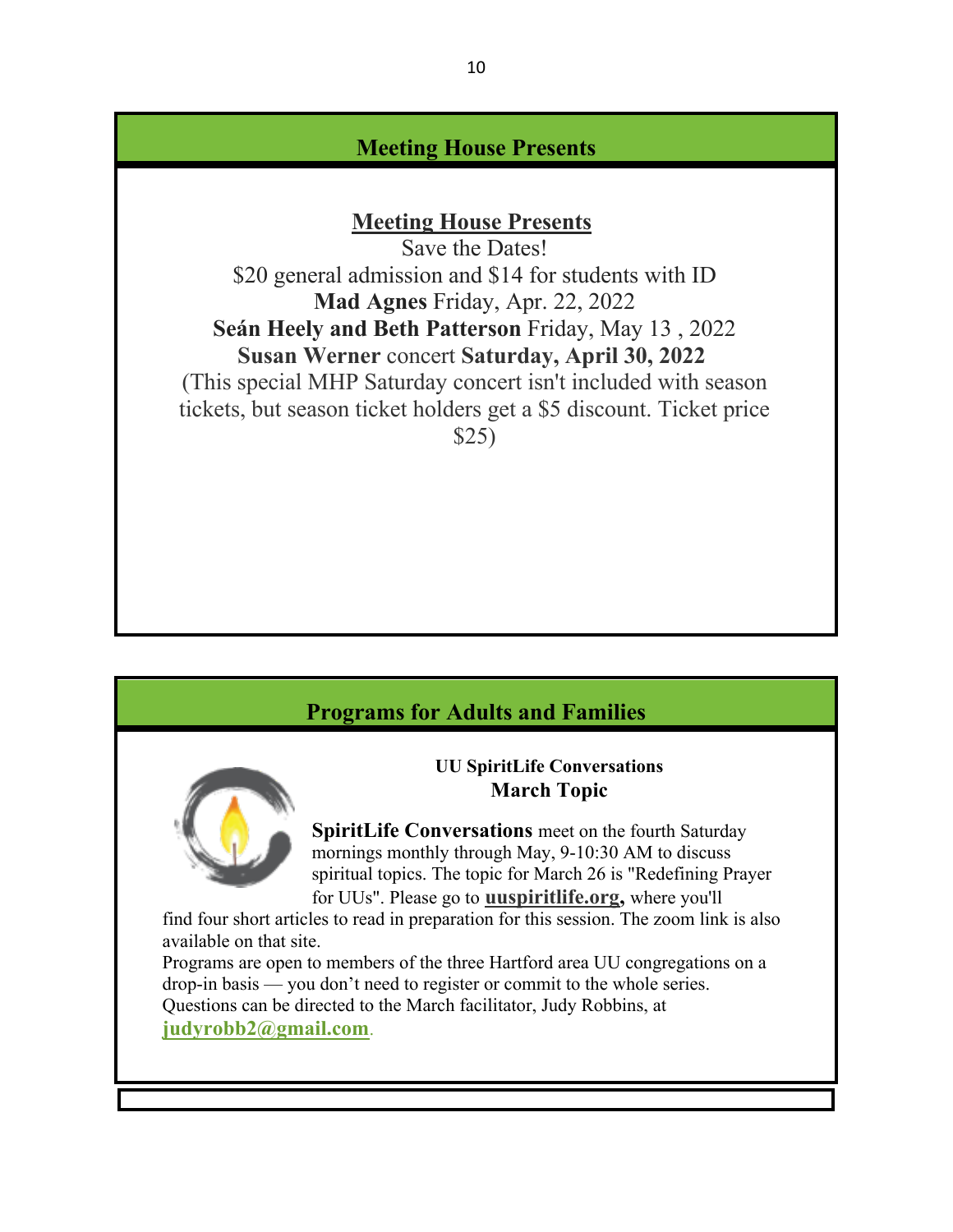#### **More Meetings and Programs**

**The USH Book Club: Meets monthly, on the 2nd Thursday, 2:30 – 4:30pm, via Zoom. All adults in the USH community are welcome. Please contact Ginny Allen at fiddlenurse1@gmail.com if you'd like more information or if you want to join. An email with Zoom link will be sent a day or two before the meeting. Book Selections 2022**

Apr 14- First Friends:The Powerful Unsung (and Unelected) People Who Shaped Our Presidents- Gary Ginsberg May 12- The Extended Mind:Thinking Outside Your Brain-Anne Murphy Paul June 9- The Hellfire Club- Jay Tapper July 14- Hamnet- Maggie O'Farrell Aug 11- The Vanishing Half - Brit Bennett

## **20's/30's Group: If you would like to join, please email Tara Cote at tcote11@gmail.com.**

#### **Disability Support Group:**

This group meets on line the first Saturday of each month at 10 a..m. The zoom link is sent a few days prior to the meeting. In this group participants discuss the challenges of physical disability (chronic illness, chronic pain, impaired senses, impaired mobility) and emotional pain (loss, mental illness) and the stresses of caretaking a loved one. What is said in the group stays in the group.

Email **Gloria Bent** for more information at **bentgloria@gmail.com or call at 860- 904-7768.**

# **Caring Network**

**From the USH Caring Network:** Please inform the Caring Network of needs, or volunteer your services. If you know of any member or friend experiencing some difficulty, please contact **Janice** 

**Newton** at **janicecnewton@gmail.com** or any member of the Caring Network so we can provide some assistance. A wide range of community services is also available to those in need by calling the Community Info Line at 211.

#### **Your 2021-2022 USH Board of Directors**

**Rob Spector: President Eve Pech: President-Elect Bob Hewey: Treasurer Sarah Harmon McKenzie: Secretary**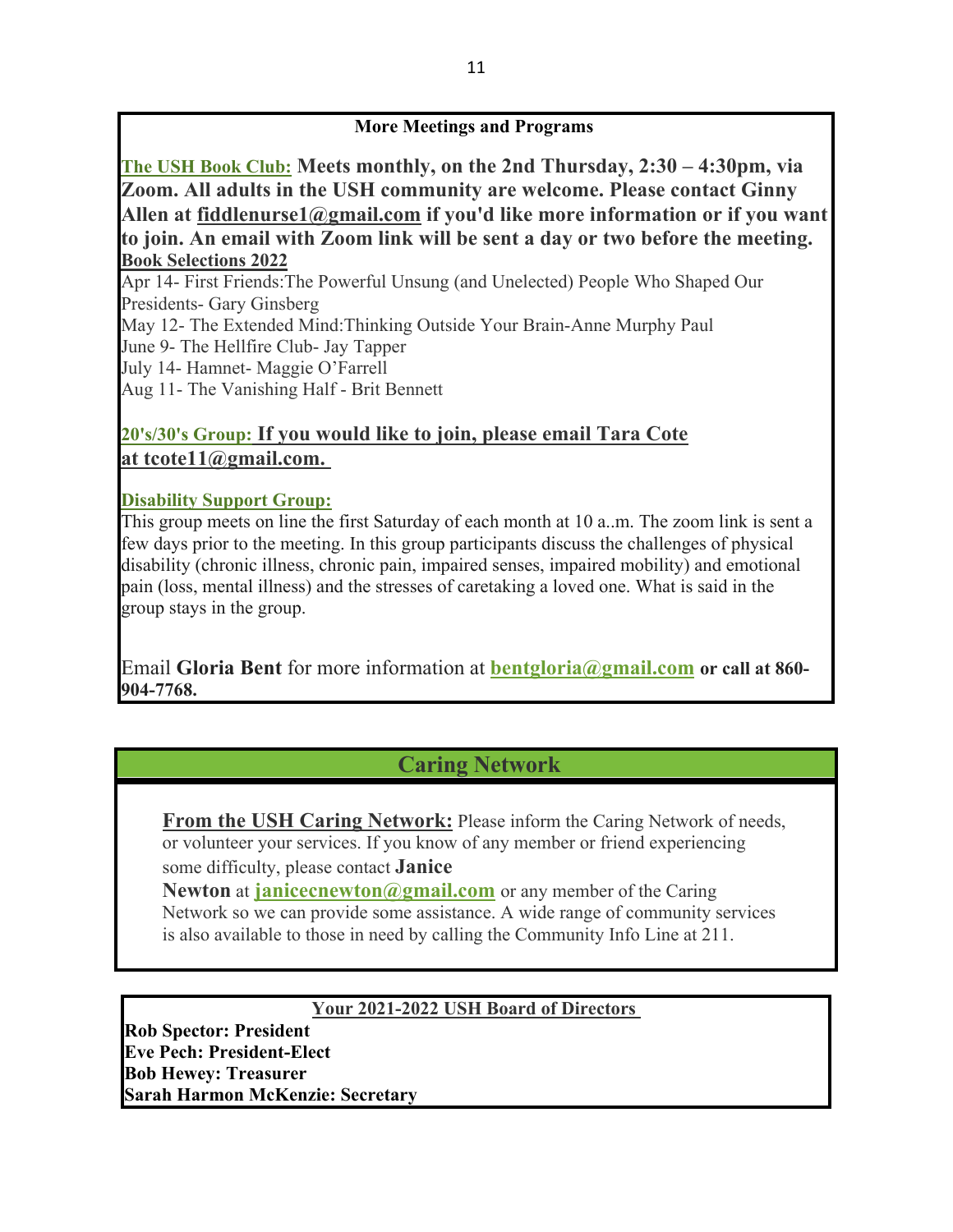**Peter Meny: Spiritual Life Council Chair Jon Covault: Administration Council Chair Dana Donovan: Social Justice Council Chair Tina Davies: Community Within Council Chair Rev. Terry Cummings, Interim Minister (ex-officio)**

The latest financial reports for **FY Nov-Dec 2021** have been posted, click **HERE** to view.

12

The Board Meeting minutes for **January 2022 h**ave been posted. To view the USH Directory, Reports, meeting minutes and other church business information online, click **HERE**. Contact Buffie Pinney at hartforduusociety@gmail.com for the username and password.

**Missed Last Week's Enews? Click Below:**

**http://www.ushartford.org/nourishing-spirit/newsletters/**

**See Articles and News for USH and the Surrounding Area you may have missed or find a link to the USH Facebook Page HERE.**

**Please consult our Online Calendar regularly for all upcoming events coordinated by the**

**Unitarian Society of Hartford: www.ushartford.org/events/**

**To submit a Calendar Request (also for an online USH Zoom Room gathering) click HERE.**

**To read the USH Blog click HERE.**

**E-News Contributors please take note: The deadline for USH E-News submissions is** *Tuesday at 12 Noon***. Please include the dates that your submission should be included in the 'Subject' field.**

**USH Staff:**

**http://www.ushartford.org/staff-members/**

Rev. Terry Cummings, Interim Minister **revterryush@gmail.com** | 860-233-9897 ext. 103

Sam Moffett, Director of Music Ministries **smoffettuu@gmail.com** | 860-233-9897 ext. 108

Buffie Pinney, Office Administrator & Building Rentals **hartforduusociety@gmail.com** | 860-233-9897 ext. 100

Brian Mullen, Bookkeeper - Office or Phone by Appointment **brianmullenush@gmail.com** 860-233-9897 ext. 102